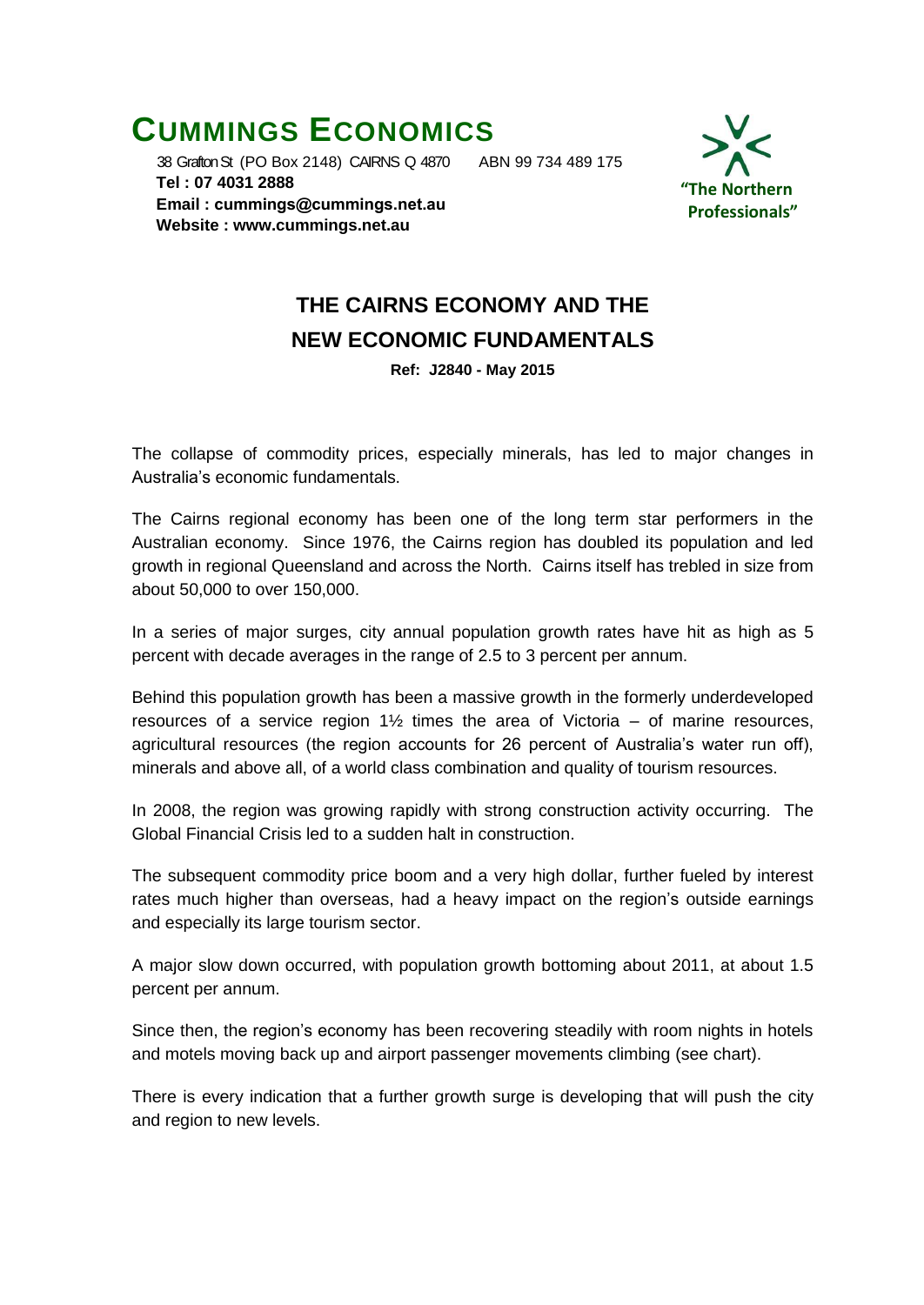In the first place, since the Global Financial Crisis, the city's population has increased by about 12 percent. With only low construction activity having taken place since then, rents and property prices have been on their way back up again. This is sparking a rise in construction activity causing further upward multiplier effects to start kicking in.

The more recent collapse of commodity prices and mineral export earnings has been resulting in a slowing of the Australian economy and with governments faced with large debt and a need to rein in deficits, the Reserve Bank has been stepping in and reducing interest rates.

Against a background of lower commodity prices and interest rates coming down, major reductions in the value of the Australian dollar have occurred.

This is good news for the Cairns region.

Mining income in the region is on its way back up again with the lower dollar and lower fuel prices helping. The \$1 billion plus South of Embley bauxite project is back on the agenda.

The low dollar and low fuel prices are good news for the region's large agricultural and marine sectors. Proposed new agricultural development projects include the \$1 billion plus IFED sugar and beef project on the Gulf rivers.

The combination of a low dollar and the emergence of China as a major tourism source is starting to generate a major new surge in tourism numbers. Cairns is playing a leading role in attracting Chinese holiday visitors to Australia with numbers increasing 16-fold since 2002.

As a sign of the new wave of tourism that is developing, there have been recent announcements of new air service links with Singapore, Bali, Manila and Auckland and moves seeking to extend seasonal services to year-round services from Shanghai and other mainland China cities. Singapore based developers recently announced commencement of a \$400 million residential, office and retail project in the city. At Yorkeys Knob, just north of the city, the Aquis project has received environmental impact approval from the State Government and is seeking to put remaining approvals in place to commence in 2016. The project will involve construction (over a 10-12 year period), of an \$8 billion Integrated Tourism Resort that will be one of the largest tourism developments in the world and when fully operational, involve about 5,000 extra hotel rooms and directly employ a workforce of over 15,000.

A full list of some \$16 billion of new projects proposed for the region can be accessed on: <http://www.dsdip.qld.gov.au/news-media-events/regional-major-projects-forums.html>